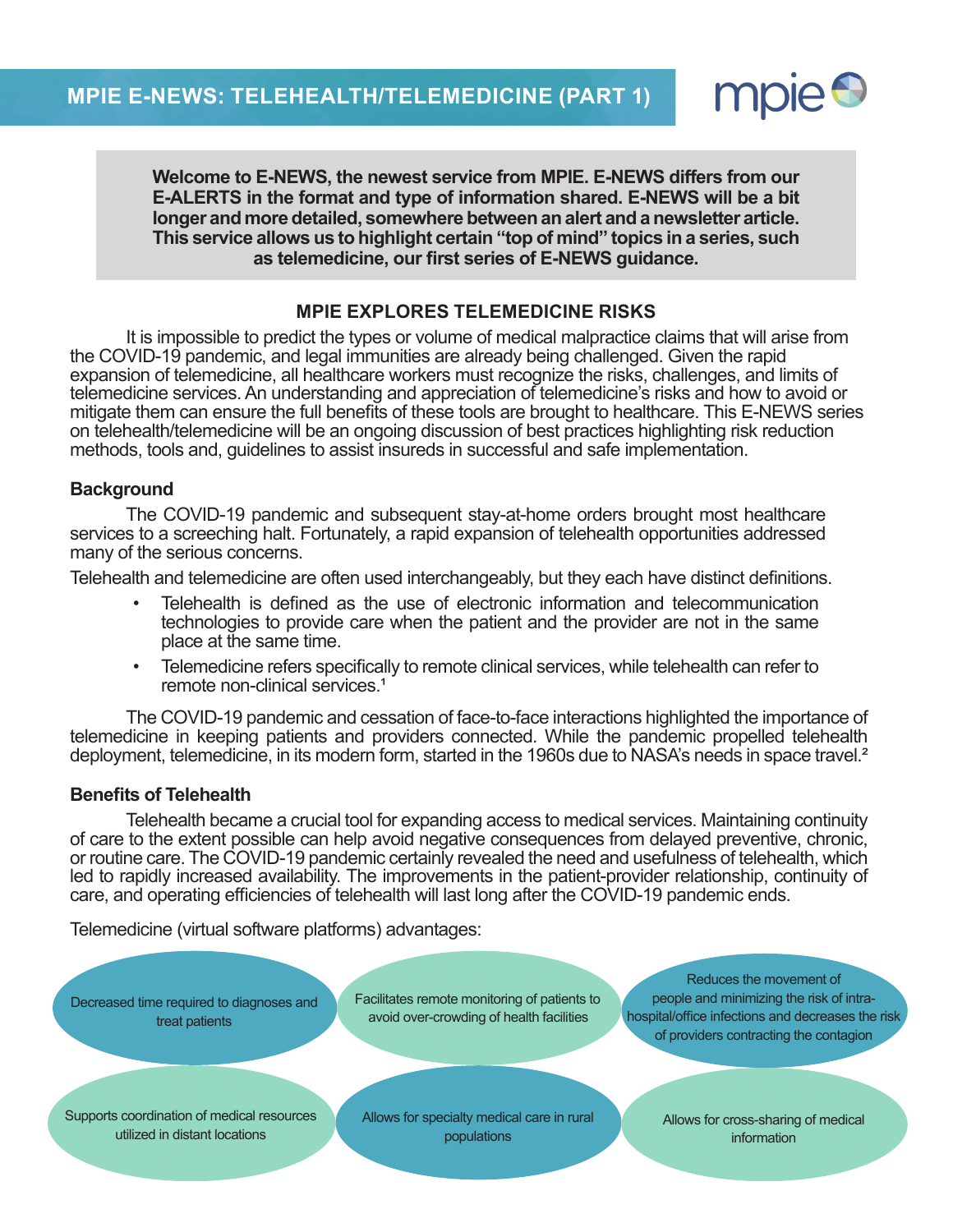# **Medical Professional Liability Considerations**

Liability protections specific to COVID-19 currently exist; however, providers should not consider themselves exempt from litigation arising from the pandemic. In anticipation of future litigation, recognize what potential allegations may arise. The expansion of telemedicine identifies unique challenges related to miscommunication, misdiagnosis, software malfunctions, or other technologically based risks that threatened the patient's welfare. Some of the main allegations implicated are explored in Figure 1.

| <b>Failure to Diagnose</b>                                           | Remotely assessing and diagnosing patients can increase a provider's risk of<br>failure to diagnose allegations. Alleged standard of care breaches can be<br>mitigated by following a specialty medical society's best practice recommendation.<br>Many medical societies have begun offering guidance on remote exam<br>techniques specific to their specialty.<br>A study found that 66% of telemedicine-related claims were diagnosis<br>related. <sup>3</sup><br>Sensory judgments have always been a part of medical practice" (Maslen,<br>$\bullet$<br>2017). Telemedicine prevents a provider from using sensory work to arrive<br>at their final diagnosis. Visual acuity may be lost as pictures, or static<br>images are transmitted.<br>Limited bandwidth, poor camera quality, connectivity issues all lead to<br>$\bullet$<br>diagnostic challenges. For example, the lack of real-time facial expression<br>recognition and changes makes subtle changes nearly impossible to<br>detect. |
|----------------------------------------------------------------------|--------------------------------------------------------------------------------------------------------------------------------------------------------------------------------------------------------------------------------------------------------------------------------------------------------------------------------------------------------------------------------------------------------------------------------------------------------------------------------------------------------------------------------------------------------------------------------------------------------------------------------------------------------------------------------------------------------------------------------------------------------------------------------------------------------------------------------------------------------------------------------------------------------------------------------------------------------------------------------------------------------|
| <b>Failure to Refer</b>                                              | Inherent technology limitations mean providers must recognize when to request<br>patients be seen in person. If an in-person visit is not feasible, appropriate<br>referrals must be made and documented. Document an informed refusal<br>discussion in the patient's medical record if the patient declines a referral.                                                                                                                                                                                                                                                                                                                                                                                                                                                                                                                                                                                                                                                                               |
| <b>Failure to Document</b>                                           | Providers of telemedicine services must maintain adequate and accurate patient<br>records to demonstrate that the standard of care is met. Origination and distant<br>sites should be identified and documented for licensing purposes. Verbal or<br>e-consent via telemedicine platform should be obtained and documented. The<br>importance of follow-up visits, as well as consultations and referrals, should be<br>documented.                                                                                                                                                                                                                                                                                                                                                                                                                                                                                                                                                                    |
| <b>Failure to Ensure</b><br><b>Patient</b><br><b>Confidentiality</b> | Visits requiring or involving a concern with a sensitive body part require the<br>provider to confirm the patient's environment is appropriate for this type of visit.<br>The practice must also ensure that recording is not possible during a private/<br>sensitive exam to insulate the provider and practice from allegations of sexual<br>abuse.                                                                                                                                                                                                                                                                                                                                                                                                                                                                                                                                                                                                                                                  |
| <b>Failure to Obtain</b><br><b>Telemedicine</b><br><b>Consent</b>    | Telemedicine consent sets the expectations and limitations of a telemedicine<br>visit. It ensures the patient is aware of the limitations and willingly agrees to this<br>type of visit.                                                                                                                                                                                                                                                                                                                                                                                                                                                                                                                                                                                                                                                                                                                                                                                                               |

*Figure 1*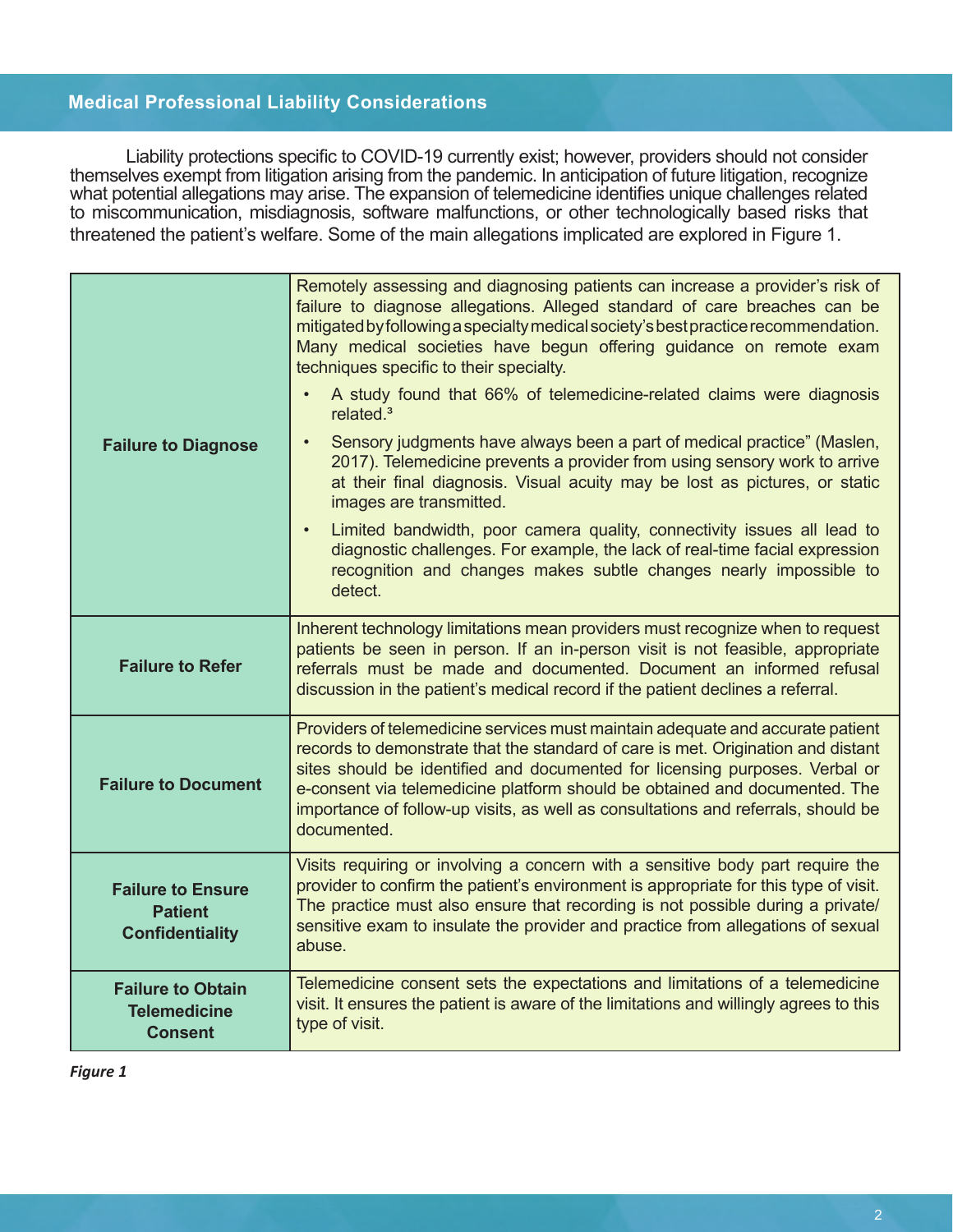## **Risk Considerations for the Use of Telehealth**

#### **Risk of patients' refusal to utilize telemedicine**

Consider the patient's preferences. Some patients may be reluctant to engage in telemedicine visits and risk forgoing needed care. Telemedicine may not allow for effective evaluation of patients with low mobility, complex social problems, low hearing and vision, or cognitive impairment. Elderly patients (defined as a chronological age of 65 or older) may lack the technical skill and require assistance from a third person to engage in telemedicine.



#### **Risk of technology barriers**

Patients may lack access to technology, or their technology is insufficient. Although telehealth is generally well-accepted by those seeking medical services, there are challenges to its use and benefit. Patients may be challenged by limited access to the Internet or devices. Another barrier is a lack of familiarity with technology. The type of technology (such as the camera on a laptop or phone) may be insufficient to allow the provider to visualize a body part adequately.

Socioeconomic status also influences telemedicine utilization. A recently published study in *Health Affairs* noted a correlation between communities with higher poverty rates and lower telehealth utilization.<sup>4</sup> Telemedicine use was lower

in communities with higher poverty rates (31.9 percent versus 27.9 percent for the lowest and highest quartiles of poverty rate, respectively).5

#### **Risk of Inappropriate Patient Selection**

Not all patient populations or conditions are appropriate for telehealth visits. Any situation in which a physical, in-person exam would change the provider's recommendation or treatment plan is not suitable for a telemedicine visit. Based on the patient's acuity level, an in-person examination or diagnostic testing may be necessary to confirm diagnoses.

### **Risk of fragmented care**

Telehealth poses a threat to cohesive patient care. Increasing access without improved coordination and data sharing poses risks such as the patient visiting multiple providers, which may lead to duplicative services, conflicting advice, and inefficient care. In cases where patients are using on-demand telemedicine services, they could be connected with a random healthcare provider. The patient's primary care provider may not have adequate access to the patient's medical records when care is fragmented.

### **Organizational Risks**

Organizations may lack technology resources. Purchasing equipment and increasing IT staff responsibilities takes time and has budget constraints. The rapid increase in use may not have allowed for the necessary training to build an effective telemedicine program.

When launching a telemedicine program, organizations and providers need a clear vision of the desired outcome. Identification and understanding of the organization's strategic objectives and vision are the foundation to establishing a successful telemedicine program.